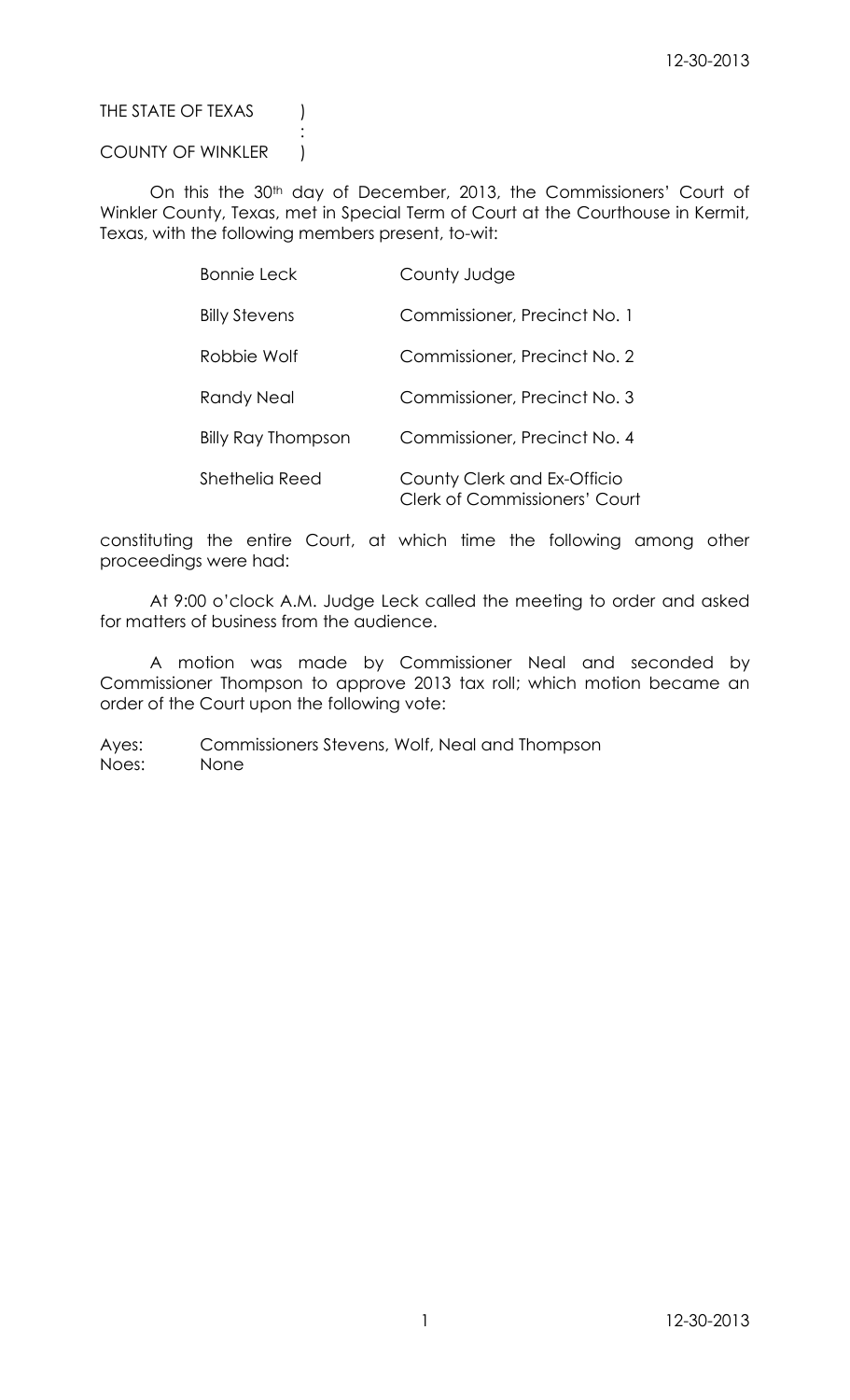## **ASSESSMENT ROLL SUMMARY**

## THE ASSESSMENT ROLLS OF WINKLER COUNTY FOR THE YEAR 2013 SHOW THE FOLLOWING SUMMARIES:

### TOTAL VALUE COUNTY AD VALOREM FC/LR TOTAL TAXES

| <b>Local Roll:</b> | 117.192.489   | 852,194.53    | 83,143.05    | 935,337.58    |
|--------------------|---------------|---------------|--------------|---------------|
| Oil Roll:          | 1,275,196,727 | 9,264,319.49  | 937,265.86   | 10,201,585.35 |
| Totals:            | 1,392,389,216 | 10,116,514.02 | 1.020.408.91 | 11.136,922.93 |
| Tax Rates:         |               | .7265/\$100   | .0735/\$100  | .8000/\$100   |

I, Patti Franks, Assessor-Collector of Winkler County do solemnly swear that the rolls to which this attached contain a correct and full listing of the real and personal property subject to taxation in Winkler County, so far as I have been able to ascertain. The appraised value of property is the true and full market value as reflected by the certified values furnished by the appraisal district, and the footings of the several columns in said rolls and the tabular statement returned are correct, as I verily believe.

<u>Attic (</u>  $\frac{1}{2}$ **PATTI FRANKS,** 

**TAX ASSESSOR-COLLECTOR** 

<u> 11-1-13</u> **DATE** 

| WINKLER COUNTY TAX OFFICE<br>THE SOFTWARE GROUP, INC. |                                                                      |          | ATC SYSTEM<br>27 Dec 2013 ORIGINAL ROLL TOTALS FOR ENTITY ALL |          |          | PAGE<br>4                    | 27 Dec 2013 |
|-------------------------------------------------------|----------------------------------------------------------------------|----------|---------------------------------------------------------------|----------|----------|------------------------------|-------------|
| YR. # BILLS                                           | ASSESSED                                                             | TOTAL EX | NET TAXABLE                                                   | LEVY M&D | LEVY I&S | tax die                      |             |
| 2013                                                  | 34866 1, 451, 009, 393 58, 620, 177 1, 392, 389, 216 9, 253, 829. 36 |          |                                                               |          |          | 861, 888.80 10, 116, 514.02  |             |
| GWI                                                   | 34866 1, 451, 009, 393 58, 620, 177 1, 392, 389, 216 9, 253, 829, 36 |          |                                                               |          |          | 861, 888.80 10, 115, 514, 02 |             |

| WINKLER CONNTY TAX OFFICE<br>THE SOFTWARE GROUP, INC. |                 |          | ATC SYSTEM<br>27 Dec 2013 ORIGINAL ROLL TOTALS FOR ENTITY ALL        |           |          | PAGE.<br>-3     | 27 Dec 2013 |
|-------------------------------------------------------|-----------------|----------|----------------------------------------------------------------------|-----------|----------|-----------------|-------------|
| YR., # BILLS                                          | <b>ASSESSED</b> | TOTAL EX | NET TAXABLE                                                          | I FUY MAN | LEUY IAS | TAX DUE         |             |
| -2013 -                                               |                 |          | 34864 1, 451, 008, 433 62, 800, 865 1, 388, 207, 568 1, 020, 328, 37 |           | G. 00    | 1, 020, 408, 91 |             |
| FCLR                                                  |                 |          | 34864 1, 451, 008, 433 62, 800, 865 1, 388, 207, 568 1, 020, 328, 37 |           | 0.00     | 1,020,408.91    |             |

A motion was made by Commissioner Thompson and seconded by Commissioner Neal to table appointment of Precinct No. 4 member to Hospital Board of Control for unexpired term ending December 31, 2014; which motion became an order of the Court upon the vote:

## Ayes: Commissioners Stevens, Wolf, Neal and Thompson Noes: None

A motion was made by Commissioner Neal and seconded by Commissioner Stevens to appoint Mark Taylor as Precinct No. 1 member to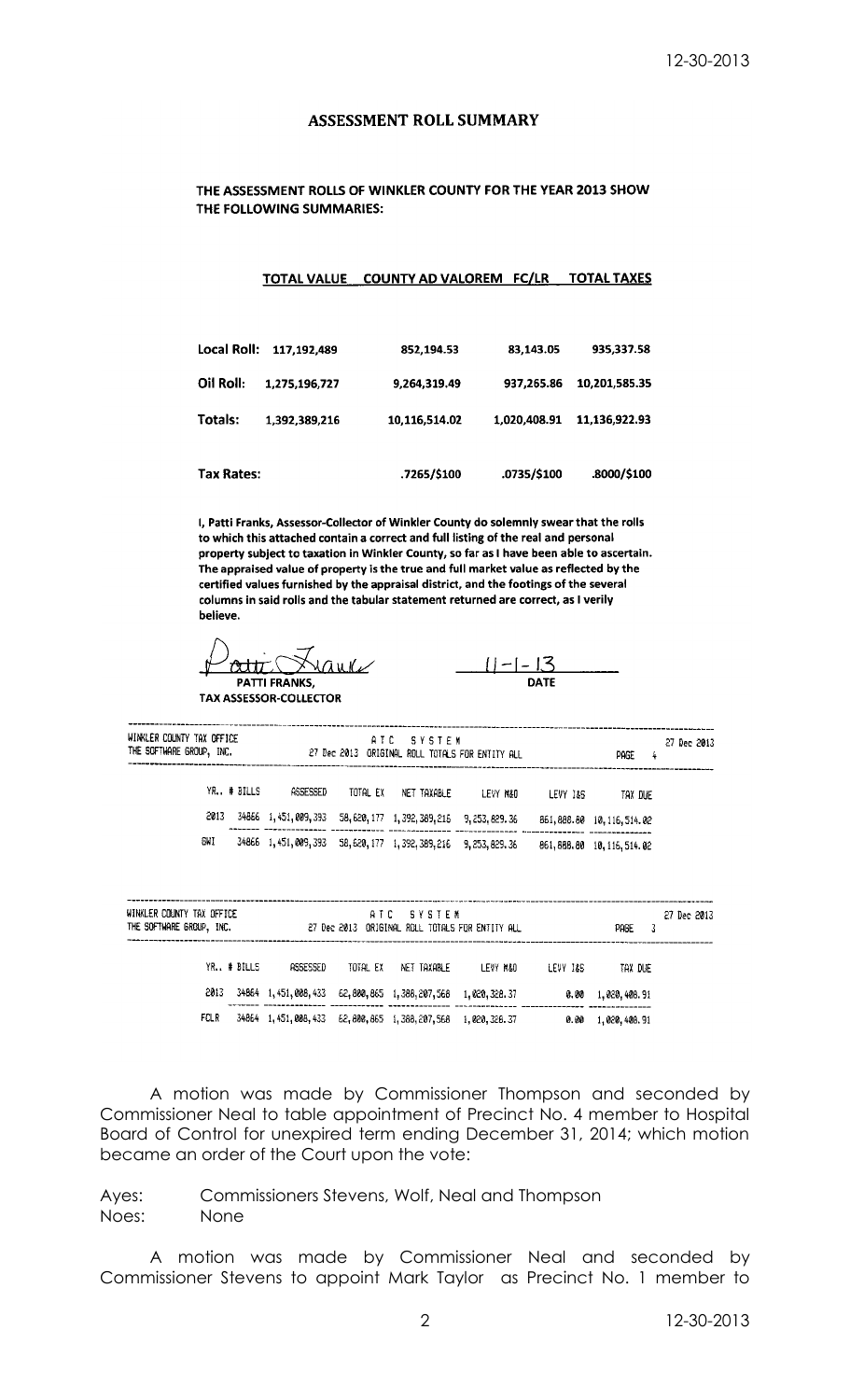Hospital Board of Control for two-year term expiring on December 31, 2015 and to appoint John Walton as County Judge member to Hospital Board of Control for two-year term expiring on December 31, 2015; which motion became an order of the Court upon the following vote:

Ayes: Commissioners Stevens, Wolf, Neal and Thompson Noes: None

A motion was made by Commissioner Thompson and seconded by Commissioner Neal to table appointment of Precinct No. 2 member to Hospital Board of Control for two-year term expiring on December 31, 2015; which motion became an order of the Court upon the following vote:

Ayes: Commissioners Stevens, Wolf, Neal and Thompson Noes: None

A motion was made by Commissioner Neal and seconded by Commissioner Stevens to appoint Karen Mitchell as Precinct No. 2 member to Senior Citizens Board for two-year term expiring December 31, 2015; to appoint Sarah Roberts as Precinct No. 3 member to Senior Citizens Board for two-year term expiring on December 31, 2015; and to appoint Ann Taylor as County Judge member to Senior Citizens Board for two-year term expiring December 31, 2015; which motion became an order of the Court upon the following vote:

Ayes: Commissioners Stevens, Wolf, Neal and Thompson Noes: None

A motion was made by Commissioner Neal and seconded by Commissioner Thompson to appoint Terry Max Warren as Precinct No. 2 member to Golf Course Advisory Board for two-year term expiring December 31, 2015; to appoint Clay Mitchell as Precinct No. 4 member to Golf Course Advisory Board for two-year term expiring December 31, 2015; and to appoint Mike Emmerson as County Judge member to Golf Course Advisory Board for two-year term expiring on December 31, 2015; which motion became an order of the Court upon the following vote:

Ayes: Commissioners Stevens, Wolf, Neal and Thompson Noes: None

A motion was made by Commissioner Neal and seconded by Commissioner Thompson to appoint Johnny Armendariz as Winkler County Fire Marshal; which motion became an order of the Court upon the following vote:

Ayes: Commissioners Stevens, Wolf, Neal and Thompson Noes: None

A motion was made by Commissioner Neal and seconded by Commissioner Stevens to appoint Patti Franks to Winkler County Appraisal District Board of Directors for two-year term to expire December 31, 2015; which motion became an order of the Court upon the following vote:

Ayes: Commissioners Stevens, Wolf, Neal and Thompson Noes: None

A motion was made by Commissioner Neal and seconded by Commissioner Stevens to appoint Shethelia Reed, County Clerk, as Registrar and Pam Greene, Chief Deputy County Clerk, as Assistant Registrar for 2014; which motion became an order of the Court upon the following vote: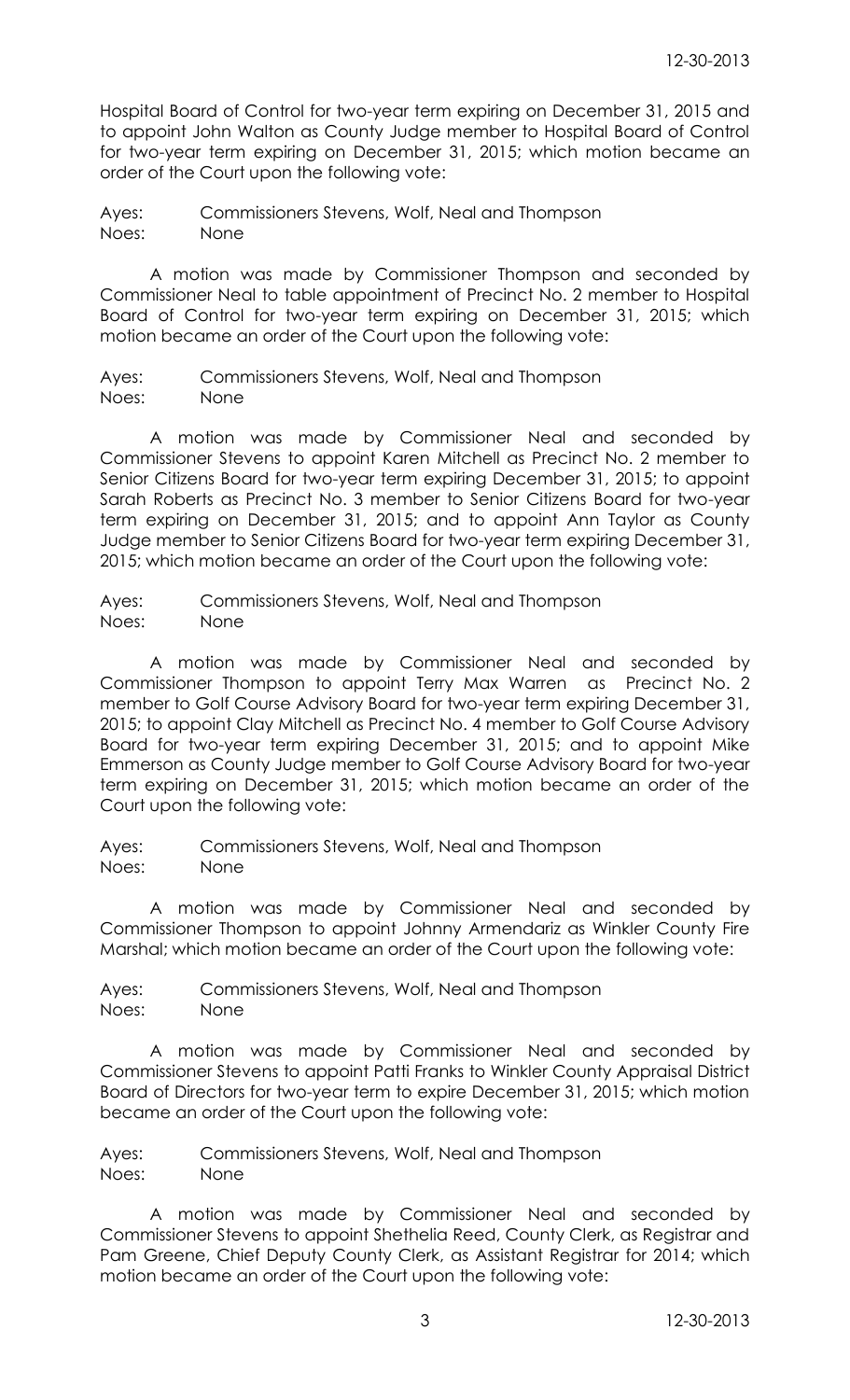Ayes: Commissioners Stevens, Wolf, Neal and Thompson Noes: None

A motion was made by Commissioner Neal and seconded by Commissioner Thompson to appoint Bonnie Leck, County Judge, as representative to Permian Basin Regional Planning Commission for 2014; which motion became an order of the Court upon the following vote:

Ayes: Commissioners Stevens, Wolf, Neal and Thompson Noes: None

A motion was made by Commissioner Neal and seconded by Commissioner Thompson to appoint the following subordinate officers:

| Laurie Shropshire     | Librarian (Kermit)                         |
|-----------------------|--------------------------------------------|
| Pauline Kline         | Assistant Librarian (Wink)                 |
| Naomi Soltero         | County Indigent Health Officer             |
| <b>Robin Hawkins</b>  | <b>Meals Program Director</b>              |
| <b>Wannah Hartley</b> | <b>Hospital Liaison Officer</b>            |
| <b>Mark Terry</b>     | <b>County Maintenance Engineer</b>         |
|                       | <b>Extension Agent of Agriculture</b>      |
| Jerry Rogers          | <b>Veterans Service Coordinator</b>        |
| <b>Robin Hawkins</b>  | Senior Citizens Recreation Center Director |
| Geneva Baker          | Human Resources Director                   |

which motion became an order of the Court upon the following vote:

Ayes: Commissioners Stevens, Wolf, Neal and Thompson Noes: None

A motion was made by Commissioner Neal and seconded by Commissioner Stevens to designate the second (2nd) Monday of each month as the day of the week Commissioners' Court shall convene in Regular Term of court and the fourth (4th) Monday of each month as the day of the week Commissioners' Court shall convene in Special Term of Court during fiscal year 2014; which motion became an order of the Court upon the following vote:

Ayes: Commissioners Stevens, Wolf, Neal and Thompson Noes: None

A motion was made by Commissioner Neal and seconded by Commissioner Thompson to approve application of County Judge, County Auditor, District Clerk, Professional Prosecutor, County Attorney Pro-Tem, County Tax Assessor-Collector, Sheriff, County Clerk, Probation Officer, County Treasurer, Librarian and Extension Agent-Agriculture for deputies, assistants, secretaries and stenographers; which motion became an order of the Court upon the following vote:

Ayes: Commissioners Stevens, Wolf, Neal and Thompson Noes: None

A motion was made by Commissioner Wolf and seconded by Commissioner Stevens to approve salary schedule for Winkler County Memorial Hospital Employees for 2014; which motion became an order of the Court upon the following vote:

Ayes: Commissioners Stevens, Wolf, Neal and Thompson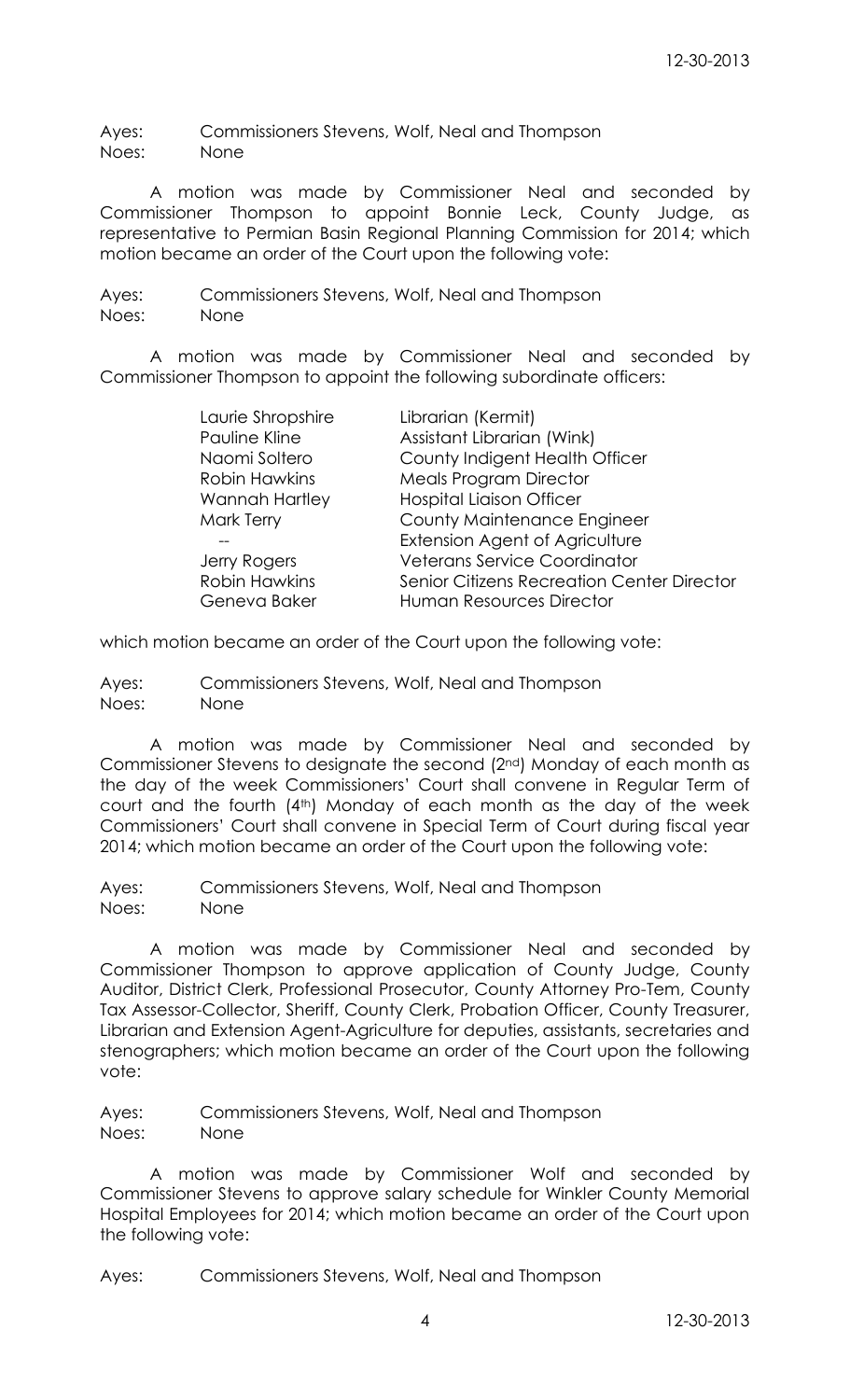# Noes: None

## WINKLER COUNTY MEMORIAL HOSPITAL 2014 MAXIMUM SALARIES

|                        |                                 | <b>CURRENT WAGE</b> |                  |    |                  |       |                   |             |
|------------------------|---------------------------------|---------------------|------------------|----|------------------|-------|-------------------|-------------|
|                        |                                 |                     | Low              |    | High             |       | Salary Biweekly   | Yearly      |
|                        |                                 |                     | <b>Hrly Wage</b> |    | <b>Hrly Wage</b> |       |                   |             |
| <b>NURSING</b>         |                                 |                     |                  |    |                  |       |                   |             |
| 1                      | DIRECTOR OF NURSING             |                     |                  |    |                  |       | 2,700.00<br>Ś     | \$70,200.00 |
| 9                      | RN (FLOOR/ER)                   | \$                  | 23.33            | s  | 29.33            | 348   |                   |             |
|                        | RN - PRN                        |                     |                  | \$ | 30.00            |       |                   |             |
| 9                      | LVN (FLOOR/ER)                  | \$                  | 16.83            | \$ | 21.91            |       |                   |             |
|                        | LVN - PRN                       |                     |                  | Ś  | 20.00            |       |                   |             |
| 4                      | CNA                             | \$                  | 9.93             | Ś  | 11.66            |       |                   |             |
|                        |                                 |                     |                  |    |                  |       |                   |             |
| LABORATORY             |                                 |                     |                  |    |                  |       |                   |             |
| $\mathbf 1$            | SUPERVISOR                      | \$                  | 21.08            | \$ | 28.00            |       |                   |             |
| 3                      | <b>TECH</b>                     | Ś                   | 17.50            | \$ | 22.00            |       |                   |             |
|                        | <b>PRN TECH</b>                 |                     |                  | \$ | 19.00 (2)        |       |                   |             |
|                        | <b>WEEKEND TECH</b>             |                     |                  |    |                  |       | \$750 PER WEEKEND |             |
|                        |                                 |                     |                  |    |                  |       |                   |             |
| <b>RADIOLOGY</b>       |                                 |                     |                  |    |                  |       |                   |             |
| 1                      | <b>SUPERVISOR</b>               | \$                  | 23.58            | \$ | 26.16            |       |                   |             |
| 1                      | <b>TECH</b>                     | \$                  | 21.00            | \$ | 22.58            |       |                   |             |
| 1/2                    | <b>CLERK</b>                    | \$                  | 8.28             | \$ | 10.58            |       |                   |             |
| $\mathbf{1}$           | PRN TECH                        |                     |                  | \$ | 21.58            |       |                   |             |
|                        | <b>WEEKEND TECH</b>             |                     |                  |    |                  |       | \$750 PER WEEKEND |             |
|                        |                                 |                     |                  |    |                  |       |                   |             |
| <b>PHARMACY</b>        |                                 |                     |                  |    |                  |       |                   |             |
| $\mathbf{1}$           | PHARMACIST                      |                     |                  |    |                  |       | 2,209.35 \$<br>\$ | 57,443.10   |
| 1                      | LVN TECH                        | \$                  | 11.58            | \$ | 21.00            |       |                   |             |
|                        | PRN TECH                        |                     |                  | Ś  | 16.00            |       |                   |             |
|                        |                                 |                     |                  |    |                  |       |                   |             |
| PHYSICAL THERAPY       |                                 |                     |                  |    |                  |       |                   |             |
| 1/2                    | <b>CLERK</b>                    | \$                  | 8.28             | Ś  | 10.58            |       |                   |             |
|                        |                                 |                     |                  |    |                  |       |                   |             |
|                        | <b>INFORMATION TECHNOLOGIES</b> |                     |                  |    |                  |       |                   |             |
| 1                      | <b>COMPUTER TECH</b>            |                     |                  | \$ | 21.58            |       |                   |             |
| 11 U.S. R. H. H.       | 4.40                            |                     |                  |    |                  |       |                   |             |
| <b>BUSINESS OFFICE</b> |                                 |                     |                  |    |                  |       |                   |             |
| 1                      | <b>BUSINESS OFFICE MANAGER</b>  | \$                  | 16.09            | \$ | 17.67            |       |                   |             |
| 4                      | <b>INSURANCE BILLER</b>         | \$                  | 9.58             | \$ | 13.16            |       |                   |             |
| 1                      | DATA ENTRY CLERK                | \$                  | 9.58             | \$ | 12.16            |       |                   |             |
| 4                      | <b>ADMISSION CLERK</b>          | \$                  | 9.58             | \$ | 12.16            |       |                   |             |
| 1/2                    | <b>PRN CLERK</b>                |                     |                  | Ś  | 8.00             | $+20$ |                   |             |

THE REPORT OF THE CONTROL COMPANY OF THE CONTROL OF THE CONTROL OF THE CONTROL CONTROL CONTROL OF THE CONTROL O<br>The Company of the Company of the Company of the Company of the Company of the Company of the Company of the C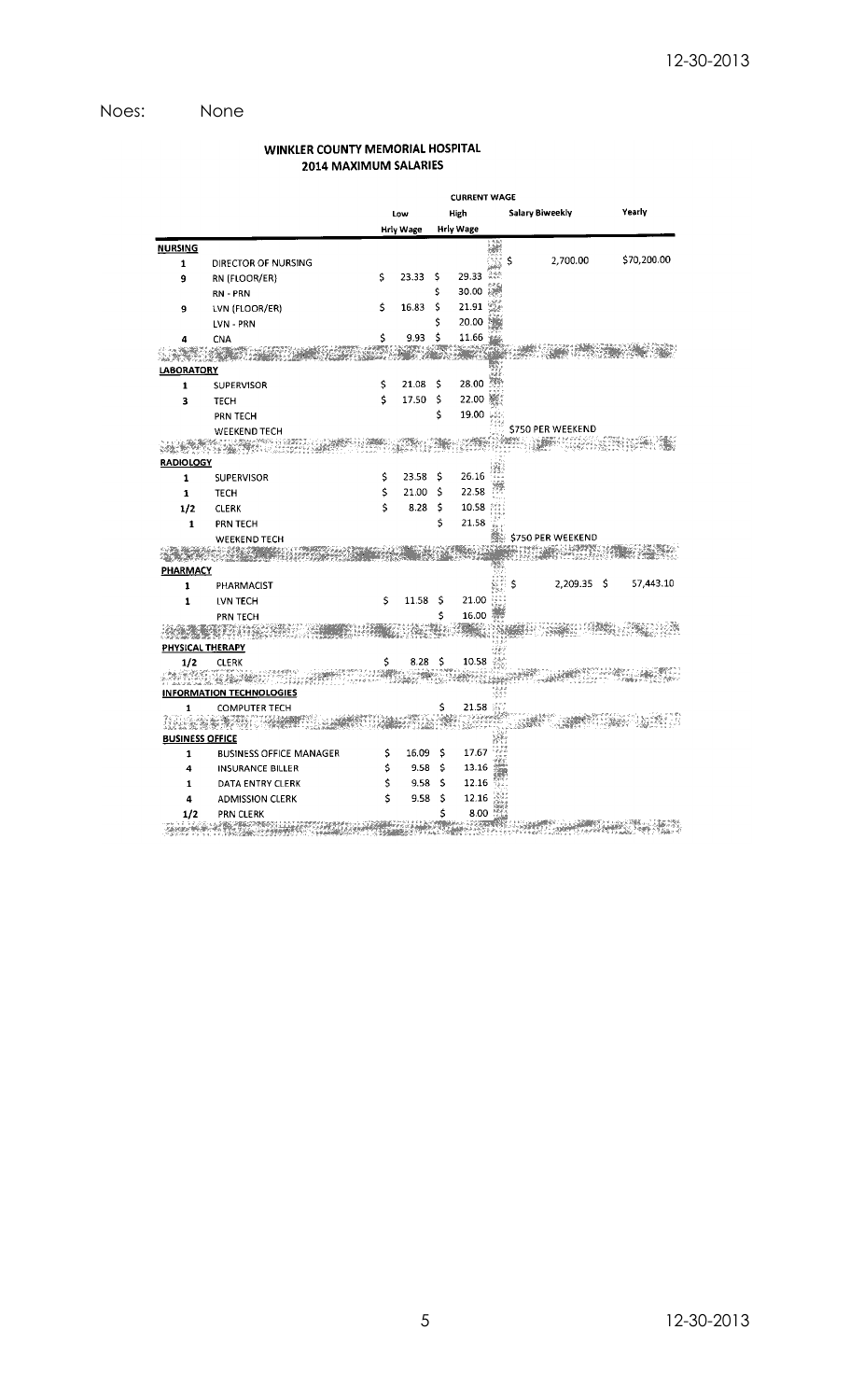|                |                                                                           |    |           |      | <b>CURRENT WAGE</b> |    |                 |     |            |
|----------------|---------------------------------------------------------------------------|----|-----------|------|---------------------|----|-----------------|-----|------------|
|                |                                                                           |    | Low       | High |                     |    | Salary Biweekly |     | Yearly     |
|                |                                                                           |    | Hrly Wage |      | Hrly Wage           |    |                 |     |            |
| <b>DIETARY</b> |                                                                           |    |           |      |                     |    |                 |     |            |
| 1              | <b>SUPERVISOR</b>                                                         | \$ | 9.00      | \$   | 11.16               |    |                 |     |            |
| 4              | COOK                                                                      | Ś  | 9.00      | Ś    | 11.16               |    |                 |     |            |
|                |                                                                           |    |           |      |                     |    |                 |     |            |
|                | HOUSEKEEPING/MAINTENANCE/LAUNDRY                                          |    |           |      |                     |    |                 |     |            |
| $\mathbf 1$    | LAUNDRY                                                                   | \$ | 9.00      | \$   | 12.16               |    |                 |     |            |
| 1              | <b>MAINTENANCE WORKER</b>                                                 |    |           | Ś    | 17.00               |    |                 |     |            |
| 3              | HOUSEKEEPER                                                               | \$ | 9.00      | Ś    | 10.91               |    |                 |     |            |
|                |                                                                           |    |           |      |                     |    |                 |     |            |
|                | <b>MEDICAL RECORDS</b>                                                    |    |           |      |                     |    |                 |     |            |
| 1              | <b>SUPERVISOR</b>                                                         | \$ | 17.08     | \$   | 21.06 00            |    |                 |     |            |
| $\overline{a}$ | <b>CLERK</b>                                                              | Ś  | 9.58      | \$   | 12.79               |    |                 |     |            |
|                |                                                                           |    |           |      |                     |    |                 |     |            |
|                | <b>MATERIALS MANAGEMENT</b>                                               |    |           |      |                     |    |                 |     |            |
| 1              | PURCHASING AGENT                                                          | \$ | 10.00     | - 5  | 12.66               |    |                 |     |            |
|                |                                                                           |    |           |      |                     |    |                 |     |            |
|                | <b>HUMAN RESOURCES</b>                                                    |    |           |      |                     |    |                 |     |            |
| 1              | HR/PAYROLL CLERK                                                          | Ś  | 10.58     | -\$  | 14.16               |    |                 |     |            |
|                |                                                                           |    |           |      |                     |    |                 |     |            |
|                | DIRECTOR OF PERFORMANCE IMPROVEMENT                                       |    |           |      |                     |    |                 |     |            |
| 1              | DIRECTOR                                                                  |    |           | \$   | 18.75               |    |                 |     |            |
|                |                                                                           |    |           |      |                     |    |                 |     |            |
|                | RURAL HEALTH CLINIC                                                       |    |           |      |                     |    |                 | \$. | 125,000.00 |
| 1              | MID-LEVEL PRACTITIONER                                                    |    |           |      |                     | \$ | 4,807.69        |     |            |
| 1              | MID-LEVEL PRACTITIONER                                                    |    |           |      |                     |    | 5,538.46        | s   | 144,000.00 |
| 1              | CLINIC ADMIN MANAGER                                                      | \$ | 15.00     | \$   | 19.40               |    |                 |     |            |
| 2              | LVN                                                                       | Ś  | 14.58     | Ś    | 17.16               |    |                 |     |            |
| 4              | CNA OR CMA                                                                | \$ | 9.71      | \$   | 11.51               |    |                 |     |            |
| 2              | <b>INSURANCE BILLER</b>                                                   |    | 9.08      | \$   | 12.16               |    |                 |     |            |
| 2              | <b>RECEPTIONIST</b>                                                       |    | 8.71      | Ś    | 11.29               |    |                 |     |            |
|                |                                                                           |    |           |      |                     |    |                 |     |            |
| 1.             | \$1.00 CALL PAY PER HOUR FOR MAINTENANCE, NURSING, LAUNDRY, REGISTRATION  |    |           |      |                     |    |                 |     |            |
| $\overline{2}$ | ER SHIFT DIFF 7 PM TO 7 AM - RN \$3.00 / LVN \$1.00 HRLY                  |    |           |      |                     |    |                 |     |            |
| 3              | ER SHIFT DIFF 7 AM TO 7 PM - RN \$1.50 / LVN \$.50 HRLY                   |    |           |      |                     |    |                 |     |            |
| 4              | LONGEVITY IS PAID TO EMPLOYEES AFTER FIVE YEARS OF SERVICE AT THE RATE OF |    |           |      |                     |    |                 |     |            |

\$20 PER MONTH FOR EACH YEAR OF SERVICE

5 A \$400 COLA PER EMPLOYEE WILL BE PAID IN JANUARY

A motion was made by Commissioner Thompson and seconded by Commissioner Neal to approve IGT payment in the amount of \$40,307.41 from budgeted Winkler County Memorial Hospital Funds; which motion became an order of the Court upon the following vote:

Ayes: Commissioners Stevens, Wolf, Neal and Thompson Noes: None

A motion was made by Commissioner Neal and seconded by Commissioner Thompson to approve selection of Level 5 Design Group as qualified design/build contractor and authorizing pre-design scope of work evaluation; which motion became an order of the Court upon the following vote:

Ayes: Commissioners Stevens, Wolf, Neal and Thompson Noes: None

There were no line item transfer(s) or salary schedule change(s) for Winkler County Memorial Hospital for the Court to consider at this time.

A motion was made by Commissioner Neal and seconded by Commissioner Thompson to table approving advertising for bids for Phase V construction improvement to County Park in Kermit consisting of demolition and dirt work; which motion became an order of the Court upon the following vote: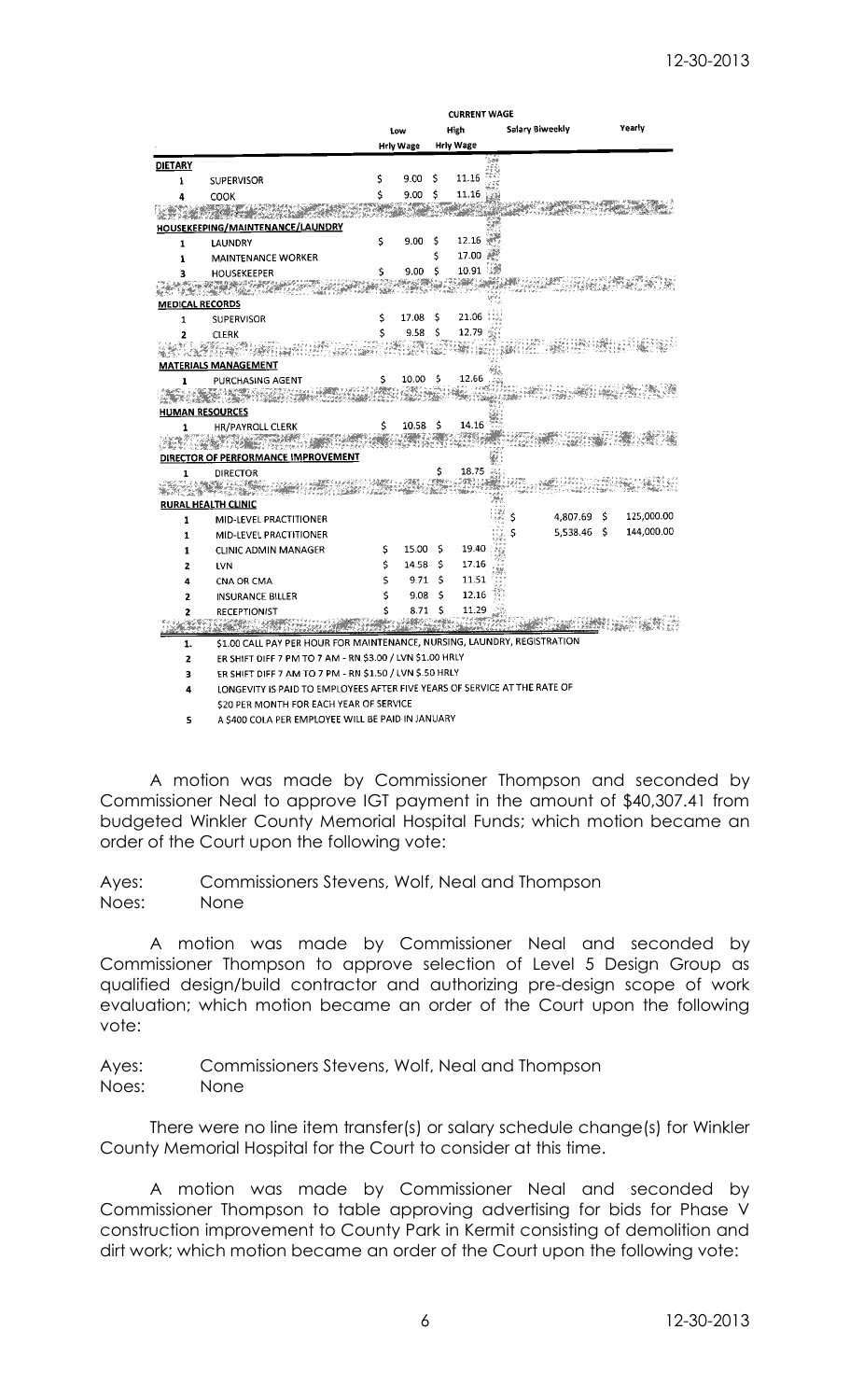Ayes: Commissioners Stevens, Wolf, Neal and Thompson Noes: None

A motion was made by Commissioner Thompson and seconded by Commissioner Neal to approve Addendum to Contract ID# 2013-0213, issued 09-09-2013 between Winkler County and Tyler Technologies, Inc.; which motion became an order of the Court upon the following vote:

Ayes: Commissioners Stevens, Wolf, Neal and Thompson Noes: None

> **Existing Customer** TSM: K. Cunningham

### **ADDENDUM**

Per Contract ID #2013-0213, issued 9/9/13 and received 11/26/13, Winkler County, TX has decided to add the following application and services:

| <b>Application Software</b>                                                                                                                                                                      |                        | QTY                          |                                    |
|--------------------------------------------------------------------------------------------------------------------------------------------------------------------------------------------------|------------------------|------------------------------|------------------------------------|
|                                                                                                                                                                                                  |                        |                              | 1                                  |
| <b>Output Director</b><br>Output Director<br>(Base Engine, Print Output Channel, Tyler Content Management Output Channel, Email Output<br>Channel)                                               |                        |                              |                                    |
| Content Management<br>Tyler Content Manager Standard Edition (TCM SE)<br>(Unlimited Full & Retrieval Licenses, Multiple Scan Stations, Advanced OCR, Content Manager for<br>Incode Applications) |                        |                              |                                    |
| Application Professional Services Summary                                                                                                                                                        |                        |                              | Estimated Hours Estimated Services |
| <b>Implementation Services</b><br>Content Management Suite                                                                                                                                       | ×                      | 40                           | 5.000                              |
| Professional Services Total                                                                                                                                                                      |                        | 40                           | 5,000                              |
| Implementation Services Breakdown                                                                                                                                                                | <b>Estimated Hours</b> | <b>Estimated</b><br>Services |                                    |
| Incode Content Management Suite                                                                                                                                                                  |                        |                              |                                    |
| <b>Output Director</b><br><b>Output Director</b><br>(Base Engine, Print Output Channel, Tyler Content Management Output Channel, Email                                                           | 8                      | 1,000                        |                                    |

Please Note: For the addition of these applications, Client's annual fee will increase by \$5,433. Services and travel expenses for added applications will be billed as incurred. Also, Tyler will not install/implement Positive Pay at this time.

4,000

 $5.000$ 

32

 $\overline{40}$ 

| <b>ACCEPTED BY:</b> | <b>ACCEPTED BY:</b>      |  |  |  |  |
|---------------------|--------------------------|--|--|--|--|
| WINKLER COUNTY, TX  | TYLER TECHNOLOGIES, INC. |  |  |  |  |
| $Bv$ :              | By:                      |  |  |  |  |
| Signature           | Signature                |  |  |  |  |
| Title               | Title                    |  |  |  |  |
| Date                | Date                     |  |  |  |  |

A motion was made by Commissioner Thompson and seconded by Commissioner Stevens to table approving payment in the amount of \$659.00 to Guardian Security Solutions, LC for repeater for Adult Probation Department from evaluation funds; which motion became an order of the Court upon the following vote:

Ayes: Commissioners Stevens, Wolf, Neal and Thompson Noes: None

Con**tent Management**<br>Tyler Content Manager Standard Edition (TCM SE)<br>(Unlimited Full & Ratrieval Licenses, Multiple Scan Stations, Advanced OCR, Conte

sper for Incode Applications)<br>tent Management Suite Subtotal

A motion was made by Commissioner Neal and seconded by Commissioner Stevens to approve transfer of the following unexpended 2013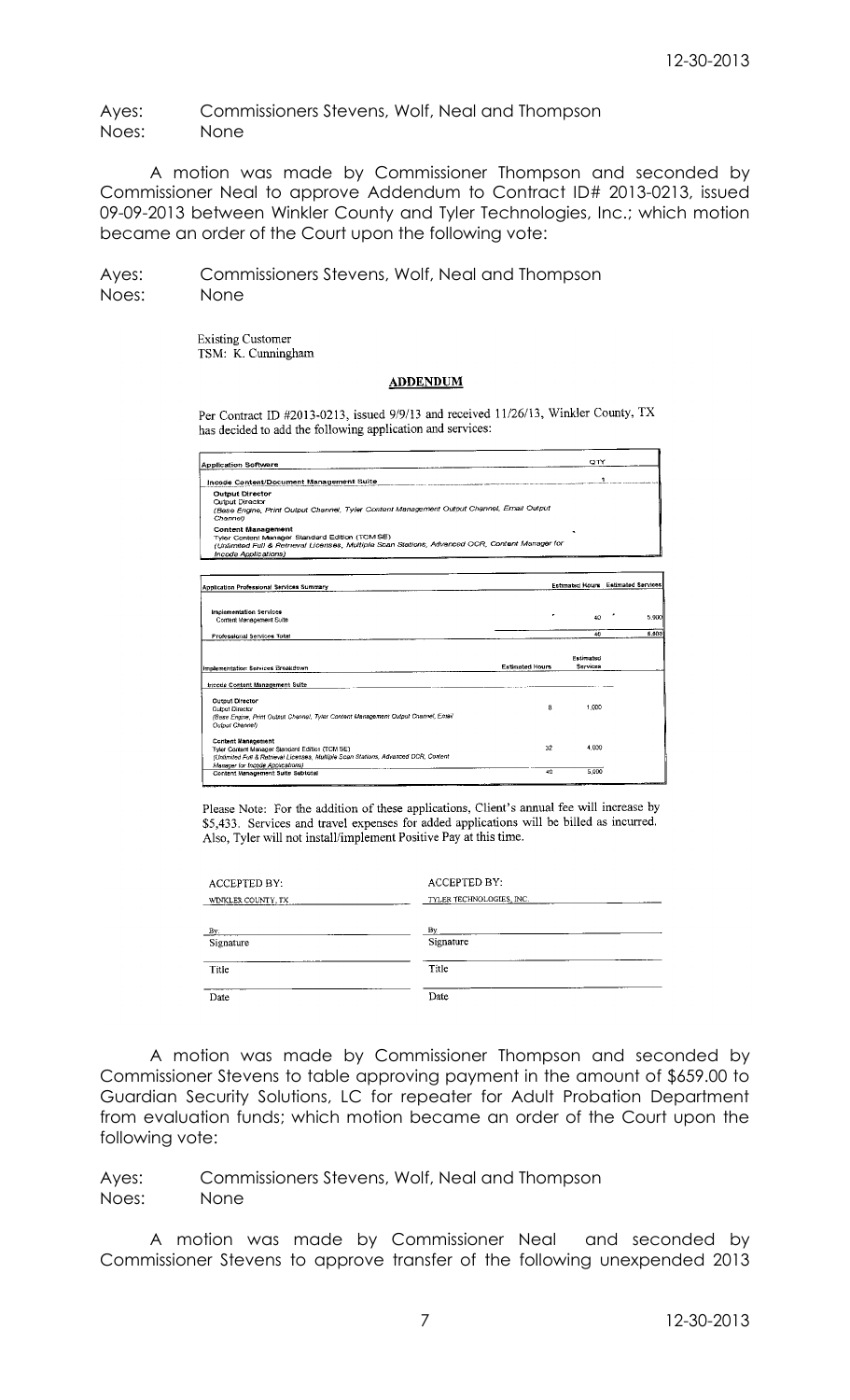budgeted funds for specific projects not completed to committed reserve funds:

| <b>2014 COMMITTED</b>                      |                                     | 12/30/2013   |
|--------------------------------------------|-------------------------------------|--------------|
|                                            |                                     |              |
| <b>EMERGENCY GRANT EXPENDITURES(SHELL)</b> | \$                                  | 37,414.00    |
| R & B MATERIALS                            | $\overline{\mathsf{s}}$             | 191,302.00   |
| <b>ELECTION EXPENSE BATTERIES</b>          | \$                                  | 5,000.00     |
| <b>COURTHOUSE COMPUTERS</b>                | Ŝ                                   | 4,110.00     |
| KERMIT FIRE PUMPER                         | \$                                  | 130,000.00   |
| PRCT 1 KUBOTA TRACTOR                      | \$                                  | 16,500.00    |
| PRCT 2 TIRE BARN                           | Ŝ                                   | 12,500.00    |
| PRCT 2 SKID STEER                          | \$                                  | 38,200.00    |
| WINK BARN REMODEL WORK                     | $\overline{\mathsf{s}}$             | 46,840.00    |
| HOSPITAL PHASE II COMPUTER SYSYTEM         | 3                                   | 582,692.00   |
| VFD                                        | \$                                  | 20,000.00    |
| <b>LIBRARY ROOF</b>                        | \$                                  | 58,815.00    |
| <b>CONSOLE AT KPD</b>                      | š                                   | 62,720.00    |
| RHC CONSTRUCTION                           | Ş                                   | 400,000.00   |
| <b>IMAGING DISTRICT CLERK</b>              | $\overline{\boldsymbol{\varsigma}}$ | 50,000.00    |
| <b>TCDRS</b>                               |                                     |              |
| <b>PARKS PROJECTS</b>                      | Ś                                   | 300,000.00   |
| <b>COURTHOUSE ADA</b>                      |                                     |              |
| <b>TRAILER PRCT 1</b>                      | \$                                  | 1,900.00     |
| WINK PARK TABLES                           | Ś                                   | 20,000.00    |
|                                            |                                     |              |
|                                            |                                     |              |
|                                            | Ś                                   | 1,977,993.00 |
|                                            |                                     |              |
|                                            |                                     |              |
|                                            |                                     |              |
|                                            |                                     |              |
|                                            |                                     |              |
|                                            |                                     |              |

which motion became an order of the Court upon the following vote:

Ayes: Commissioners Stevens, Wolf, Neal and Thompson Noes: None

A motion was made by Commissioner Neal and seconded by Commissioner Thompson to approve optional contribution in the amount of \$150,000.00 to Texas County and District Retirement System; which motion became an order of the Court upon the following vote:

Ayes: Commissioners Stevens, Wolf, Neal and Thompson Noes: None

At this time, the Court discussed end-of-year business,

A motion was made by Commissioner Wolf and seconded by Commissioner Stevens to approve the following line item adjustment(s):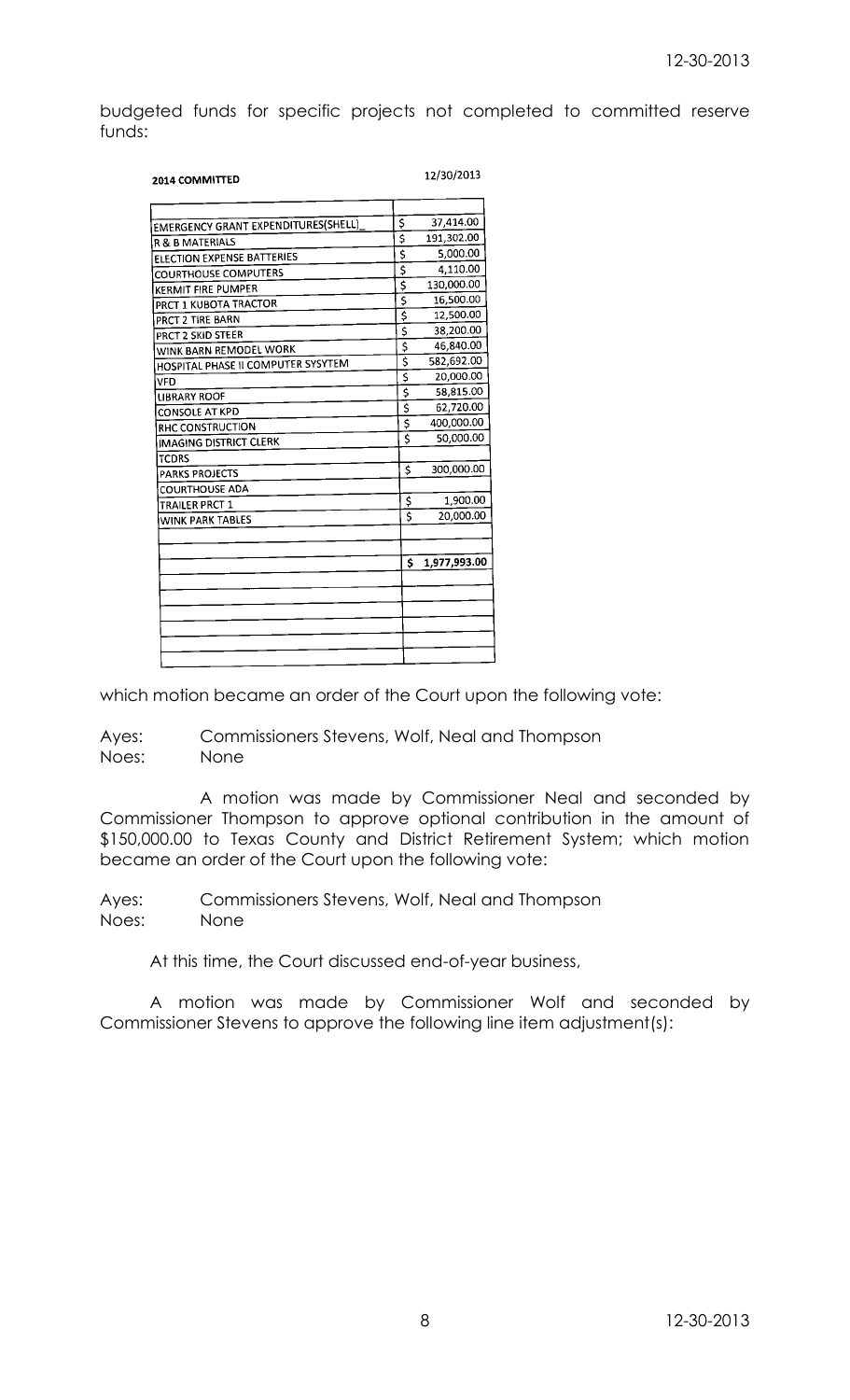$\sim$ 

| <b>AGRICULTURE DEPT</b> |                                            |    |          |    |          |
|-------------------------|--------------------------------------------|----|----------|----|----------|
| 10-201-020              | SALARY CLERK                               | \$ | 6.00     |    |          |
| 10-201-030              | <b>SUPPLIES</b>                            |    |          | \$ | 6.00     |
|                         | AMD-SUPPLIES TO SALARY CLERK               |    |          |    |          |
| <b>COUNTY AUDITOR</b>   |                                            |    |          |    |          |
| 10-202-011              | SALARY SUPPLEMENT AUDITOR                  | \$ | 1.00     |    |          |
| 10-202-040              | <b>TELEPHONE</b>                           |    |          | \$ | 1.00     |
|                         | AMD-TELEPHONE TO SALARY SUPPLEMENT AUDITOR |    |          |    |          |
|                         | <b>COURTHOUSE &amp; SUBSTATION</b>         |    |          |    |          |
| 10-203-090              | <b>MAINTENANCE</b>                         | \$ | 730.00   |    |          |
| 10-203-050              | <b>UTILITIES</b>                           |    |          | \$ | 730.00   |
|                         | AMD-UTILITIES TO MAINTENANCE               |    |          |    |          |
| KERMIT PARKS            |                                            |    |          |    |          |
| 10-209-090              | <b>MAINTENANCE</b>                         | Ś  | 1,969.00 |    |          |
| 10-209-050              | <b>UTILITIES</b>                           |    |          | \$ | 1,969.00 |
|                         | <b>AMD-UTILITIES TO MAINENANCE</b>         |    |          |    |          |
| <b>GOLF COURSE</b>      | 7                                          |    |          |    |          |
| 10-213-090              | MAINTENANCE                                | \$ | 370.00   |    |          |
| 10-213-081              | PUMPS & WELL WORK                          |    |          | \$ | 370.00   |
|                         | AMD-PUMPS & WELL WORK TO MAINTENANCE       |    |          |    |          |
| KERMIT LIBRARY          |                                            |    |          |    |          |
| 10-214-088              | <b>BOOKS PURCHASED</b>                     | Ś  | 30.00    |    |          |
| 10-214-090              | <b>MAINTENANCE</b>                         |    |          | \$ | 30.00    |
|                         | AMD-MAINTENANCE TO BOOKS PURCHASED         |    |          |    |          |
| KVFD                    |                                            |    |          |    |          |
| 10-218-080              | <b>EQUIPMENT</b>                           | Ś  | 230.00   |    |          |
| 10-218-030              | <b>SUPPLIES</b>                            |    |          | \$ | 230.00   |
|                         | AMD-SUPPLIES TO EQUIPMENT                  |    |          |    |          |
| WVFD                    |                                            |    |          |    |          |
|                         | 10-219-090 MAINTENANCE EQUIPMENT           | Ś  | 1,230.00 |    |          |
| 10-219-080              | <b>EQUIPMENT</b>                           |    |          | Ś  | 1.230.00 |
|                         | AMD-EQUIPMENT TO MAINTENANCE EQUIPMENT     |    |          |    |          |
| WVFD                    |                                            |    |          |    |          |
| 10-219-149              | INS TRUCKS, FIREMEN                        | \$ | 155.00   |    |          |
| 10-219-080              | <b>EQUIPMENT</b>                           |    |          | \$ | 155.00   |
|                         | AMD-EQUIPMENT TO INSURANCE TRUCKS          |    |          |    |          |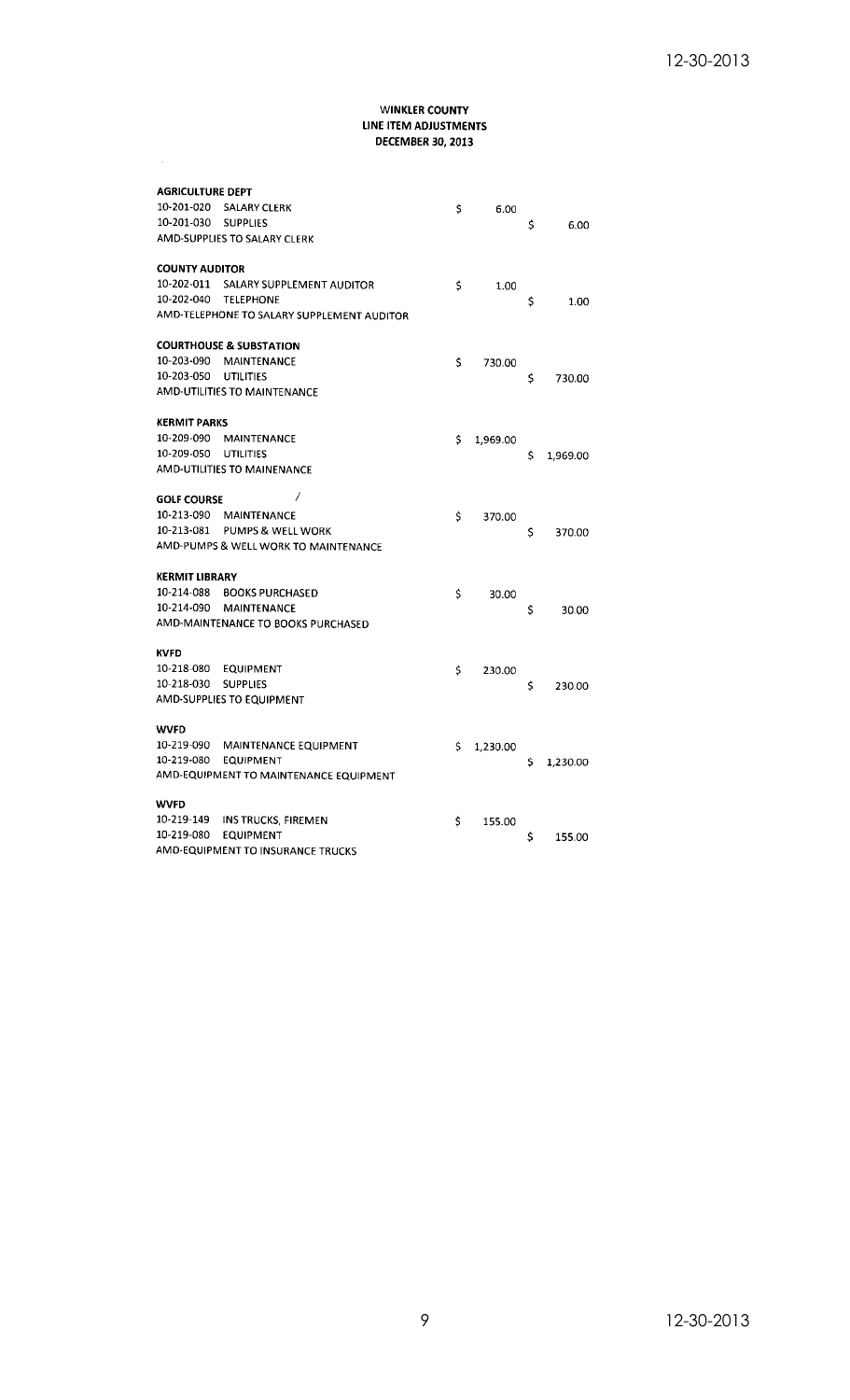| <b>DISTRICT COURT</b>           |                                                            |    |          |    |          |
|---------------------------------|------------------------------------------------------------|----|----------|----|----------|
| 10-224-045                      | CT COORD SUPPLEMENT                                        | Ś  | 240.00   |    |          |
| 10-224-061                      | MILEAGE VISITING JUDGE                                     |    |          | \$ | 240.00   |
|                                 | AMD-MILEAGE VISITING JUDGE TO CT COORD SUPPLEMENT          |    |          |    |          |
|                                 | <b>DISTRICT COURT REPORTER</b>                             |    |          |    |          |
| 10-225-010                      | SALARY SUPPLEMENT COURT REPORTER                           | \$ | 710.00   |    |          |
| 10-225-020                      | <b>SUB COURT REPORTER</b>                                  |    |          | \$ | 710.00   |
|                                 | AMD-SUB COURT REPORTER TO SALARY SUPPLEMENT COURT REPORTER |    |          |    |          |
|                                 | <b>NONDESIGNATED EXPENSE</b>                               |    |          |    |          |
| 10-230-076                      | TTUHSC UTILITIES/BLDG MAINTENANCE                          | \$ | 210.00   |    |          |
| 10-230-146                      | <b>COPIER SUPPLIES</b>                                     |    |          | Ś  | 210.00   |
|                                 | AMD-COPIER SUPPLIES TO TTUHSC UTILITIES                    |    |          |    |          |
| <b>MAINTENANCE ENGINEER</b>     |                                                            |    |          |    |          |
| 10-234-090                      | <b>MAINTENANCE</b>                                         | \$ | 648.00   |    |          |
| 10-230-147                      | MAINTENANCE OFFICE MACHINES                                |    |          | \$ | 648.00   |
|                                 | AMD-MAINTENANCE OFFICE MACHINES TO MAINTENANCE             |    |          |    |          |
| <b>EMS</b>                      |                                                            |    |          |    |          |
| 10-236-050                      | <b>UTILITIES</b>                                           | Ş  | 145.00   |    |          |
| 10-236-057                      | <b>TCDRS CONTRIBUTION</b>                                  | \$ | 907.00   |    |          |
| 10-236-080                      | <b>EQUIPMENT</b>                                           | \$ | 1,786.00 |    |          |
| 10-236-190                      | <b>MAINT BLDG</b>                                          | Ś  | 5.00     |    |          |
| 10-236-049                      | <b>AUTO INSURANCE</b>                                      |    |          | \$ | 2,843.00 |
|                                 | AMD-AUTO INS TO UTILITIES, TCDRS, EQUIP. & MAINT BLDG      |    |          |    |          |
| <b>LAW LIBRARY</b>              |                                                            |    |          |    |          |
| 10-245-141                      | <b>BOOKS &amp; SUBSCRIPTIONS</b>                           | Ś  | 300.00   |    |          |
| 10-228-067                      | <b>COMMITMENT HEARINGS</b>                                 |    |          | \$ | 300.00   |
|                                 | AMD-COMMITMENT HEARINGS TO BOOKS & SUBSCRIPTIONS           |    |          |    |          |
| <b>ADMINISTRATION</b>           |                                                            |    |          |    |          |
| 10-300-001                      | <b>SALARY COMMISS PCT 1</b>                                | \$ | 1.00     |    |          |
| 10-300-002                      | SALARY COMMISS PCT 2                                       | \$ | 1.00     |    |          |
| 10-300-003                      | <b>SALARY COMMISS PCT 3</b>                                | \$ | 1.00     |    |          |
|                                 | 10-300-004 SALARY COMMISS PCT 4                            | Ś  | 1.00     |    |          |
| 10-300-071                      | PCT 1 CONT ED & TRAVEL                                     |    |          | \$ | 4.00     |
|                                 | AMD-TRAVEL TO SALARIES COMMISSIONERS                       |    |          |    |          |
| <b>AREA 2 ROAD &amp; BRIDGE</b> |                                                            |    |          |    |          |
| 10-312-010                      | <b>FOREMAN/EQUIP OPERATOR</b>                              | \$ | 191.00   |    |          |
| 10-312-011                      | <b>EQUIPMENT OPERATOR</b>                                  |    |          | \$ | 191.00   |
|                                 | AMD-EQUIPMENT OPERATOR TO FOREMAN                          |    |          |    |          |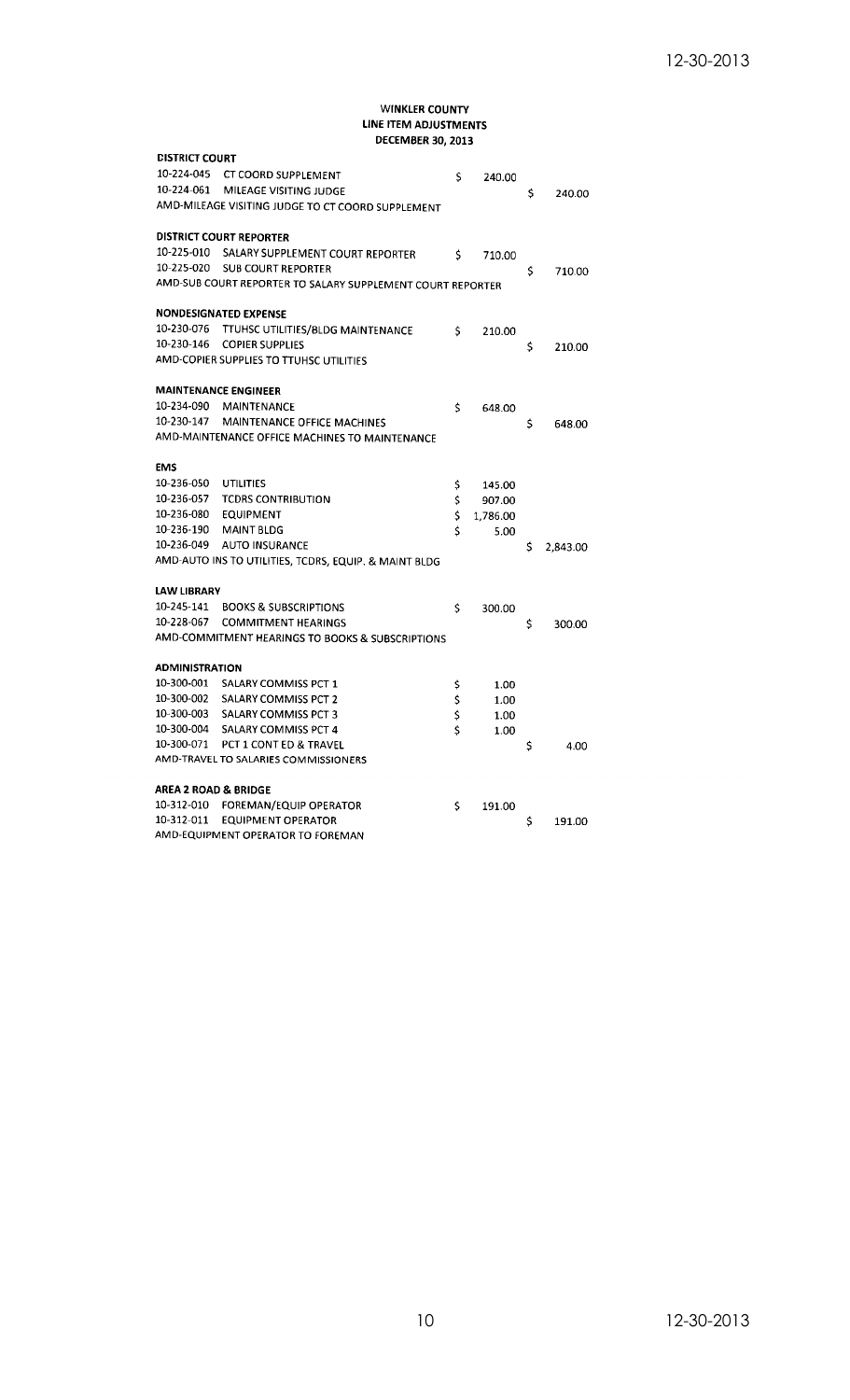| AREA 2 ROAD & BRIDGE |                                                      | <b>DECEMBER 30, 2013</b> |          |    |          |
|----------------------|------------------------------------------------------|--------------------------|----------|----|----------|
| 10-312-090           | MAINTENANCE                                          | \$                       | 1.570.00 |    |          |
| 10-312-197           | <b>TIRES &amp; TUBES</b>                             |                          |          | \$ | 1,570.00 |
|                      | AMD-TIRES & TUBES TO MAINTENANCE                     |                          |          |    |          |
| <b>COUNTY CLERK</b>  |                                                      |                          |          |    |          |
| 10-402-010           | <b>SALARY COUNTY CLERK</b>                           | \$                       | 1.00     |    |          |
| 10-402-020           | SALARIES DEPUTY CLERKS                               |                          |          | Ś  | 1.00     |
|                      | AMD-SALARIES DEPUTY CLERKS TO SALARY COUNTY CLERK    |                          |          |    |          |
| <b>COUNTY CLERK</b>  |                                                      |                          |          |    |          |
| 10-402-187           | <b>EAGLE SUBSCRIPTION COST</b>                       | Ś                        | 330.00   |    |          |
| 10-402-186           | <b>ELECTION EXPENSE</b>                              |                          |          | \$ | 330.00   |
|                      | AMD-ELECTION EXPENSE TO EAGLE SUBSCRIPTION COST      |                          |          |    |          |
| <b>COUNTY JUDGE</b>  |                                                      |                          |          |    |          |
| 10-403-010           | <b>SALARY COUNTY JUDGE</b>                           | \$                       | 1.00     |    |          |
| 10-403-020           | SALARY ADMN ASSISTANT                                |                          |          | \$ | 1.00     |
|                      | AMD-SALARY ADMN ASSISTANT TO SALARY COUNTY JUDGE     |                          |          |    |          |
| <b>SHERIFF</b>       |                                                      |                          |          |    |          |
| 10-404-010           | <b>SALARY SHERIFF</b>                                | \$                       | 1.00     |    |          |
| 10-404-011           | SALARIES FIELD DEPUTIES                              |                          |          | \$ | 1.00     |
|                      | AMD-SALARIES FIELD DEPUTIES TO SALARY SHERIFF        |                          |          |    |          |
| <b>SHERIFF</b>       |                                                      |                          |          |    |          |
| 10-404-017           | <b>CHIEF INVESTIGATOR</b>                            | \$                       | 508.00   |    |          |
| 10-404-011           | <b>SALARIES FIELD DEPUTIES</b>                       |                          |          | \$ | 508.00   |
|                      | AMD-SALARIES FIELD DEPUTIES TO CHIEF INVESTIGATOR    |                          |          |    |          |
| <b>SHERIFF</b>       |                                                      |                          |          |    |          |
| 10-404-021           | SALARY SUPP JAIL FOOD ADMIN                          | \$                       | 1.00     |    |          |
| 10-404-022           | SALARY JAIL COOKS                                    |                          |          | \$ | 1.00     |
|                      | AMD-SALARY JAIL COOKS TO SALARY SUPP JAIL FOOD ADMIN |                          |          |    |          |
| <b>SHERIFF</b>       |                                                      |                          |          |    |          |
| 10-404-026           | PRISONER MEDICAL                                     | Ś                        | 302.00   |    |          |
| 10-404-042           | PRISONER BOARD EXP                                   |                          |          | \$ | 302.00   |
|                      | AMD-PRISONER BOARD EXP TO PRISONER MEDICAL           |                          |          |    |          |
| <b>SHERIFF</b>       |                                                      |                          |          |    |          |
| 10-404-030           | <b>SUPPLIES</b>                                      | \$                       | 40.00    |    |          |
| 10-404-031           | <b>JAIL SUPPLIES</b>                                 |                          |          | Ś  | 40.00    |
|                      | AMD-JAIL SUPPLIES TO SUPPLIES                        |                          |          |    |          |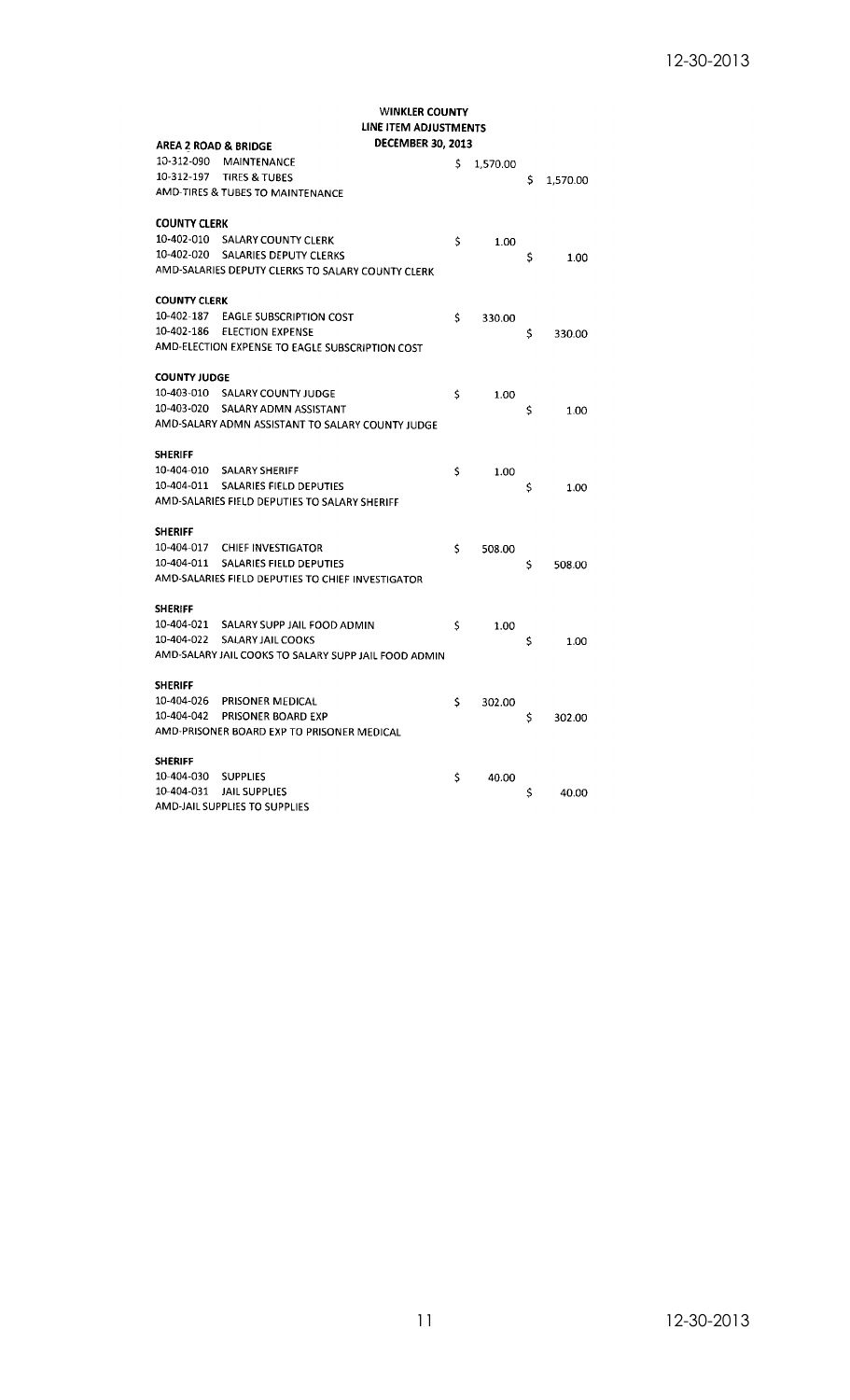| <b>SHERIFF</b>                      | DECEMBER 30, 2013                                |    |          |    |          |  |  |  |
|-------------------------------------|--------------------------------------------------|----|----------|----|----------|--|--|--|
| 10-404-040                          | TELEPHONE/INTERNET                               | Ś  | 870.00   |    |          |  |  |  |
| 10-404-050                          | <b>UTILITIES</b>                                 |    |          | \$ | 870.00   |  |  |  |
| AMD-UTILITIES TO TELEPHONE/INTERNET |                                                  |    |          |    |          |  |  |  |
| <b>SHERIFF</b>                      |                                                  |    |          |    |          |  |  |  |
| 10-404-080                          | <b>EQUIPMENT</b>                                 | \$ | 1,738.00 |    |          |  |  |  |
| 10-404-090                          | JAIL MAINTENANCE                                 |    |          | \$ | 1,738.00 |  |  |  |
|                                     | AMD-JAIL MAINT TO EQUIPMENT                      |    |          |    |          |  |  |  |
| <b>SHERIFF</b>                      |                                                  |    |          |    |          |  |  |  |
| 10-404-192                          | <b>VEHICLE MAINT</b>                             | \$ | 172,00   |    |          |  |  |  |
| 10-404-090                          | JAIL MAINTENANCE                                 |    |          | \$ | 172.00   |  |  |  |
|                                     | AMD-JAIL MAINTENANCE TO VEHICLE MAINTENANCE      |    |          |    |          |  |  |  |
|                                     | TAX ASSESSOR COLLECTOR                           |    |          |    |          |  |  |  |
| 10-405-010                          | SALARY ASSESSOR/COLLECTOR                        | \$ | 1.00     |    |          |  |  |  |
| 10-405-020                          | <b>SALARIES DEPUTIES</b>                         |    |          | \$ | 1.00     |  |  |  |
|                                     | AMD-SALARIES DEPUTIES TO SALARY ASSESSOR         |    |          |    |          |  |  |  |
| <b>COUNTY TREASURER</b>             |                                                  |    |          |    |          |  |  |  |
| 10-408-010                          | SALARY TREASURER                                 | Ş  | 1.00     |    |          |  |  |  |
| 10-408-020                          | SALARY DEPUTY                                    | \$ | 1.00     |    |          |  |  |  |
| 10-408-030                          | <b>SUPPLIES</b>                                  |    |          | \$ | 2.00     |  |  |  |
|                                     | AMD-SUPPLIES TO SALARY TREASURER & SALARY DEPUTY |    |          |    |          |  |  |  |
| <b>DISTRICT CLERK</b>               |                                                  |    |          |    |          |  |  |  |
| 10-409-010                          | <b>SALARY DISTRICT CLERK</b>                     | \$ | 1.00     |    |          |  |  |  |
| 10-409-020                          | <b>SALARY DEPUTY CLERK</b>                       |    |          | \$ | 1.00     |  |  |  |
|                                     | AMD-SALARY DEPUTY CLERK TO SALARY DISTRICT CLERK |    |          |    |          |  |  |  |
| <b>JUSTICE OF PEACE PCT #1</b>      |                                                  |    |          |    |          |  |  |  |
| 10-410-010 SALARY JP 1              |                                                  | \$ | 1.00     |    |          |  |  |  |
| 10-410-020                          | <b>SALARY RECEPTIONIST</b>                       |    |          | \$ | 1.00     |  |  |  |
|                                     | AMD-SALARY RECEPTIONIST TO SALARY JP 1           |    |          |    |          |  |  |  |
| <b>JUSTICE OF PEACE PCT #2</b>      |                                                  |    |          |    |          |  |  |  |
| 10-411-010                          | SALARY JP 2                                      | \$ | 1.00     |    |          |  |  |  |
| 10-411-030                          | <b>SUPPLIES</b>                                  |    |          | \$ | 1.00     |  |  |  |
|                                     | AMD-SUPPLIES TO SALARY JP 2                      |    |          |    |          |  |  |  |
| <b>COUNTY ATTORNEY</b>              |                                                  |    |          |    |          |  |  |  |
| 10-401-080                          | <b>EQUIPMENT</b>                                 | Ś  | 200.00   |    |          |  |  |  |
| 10-401-100                          | <b>POSTAGE</b>                                   |    |          | s  | 200.00   |  |  |  |
|                                     | <b>AMD-POSTAGE TO EQUIPMENT</b>                  |    |          |    |          |  |  |  |

which motion became an order of the Court upon the following vote:

Ayes: Commissioners Stevens, Wolf, Neal and Thompson Noes: None

There were no budget amendment(s) for the Court to consider at this time.

A motion was made by Commissioner Neal and seconded by Commissioner Thompson to receive the following Monthly Reports from County Officials of fees earned and collected for the month of November, 2013;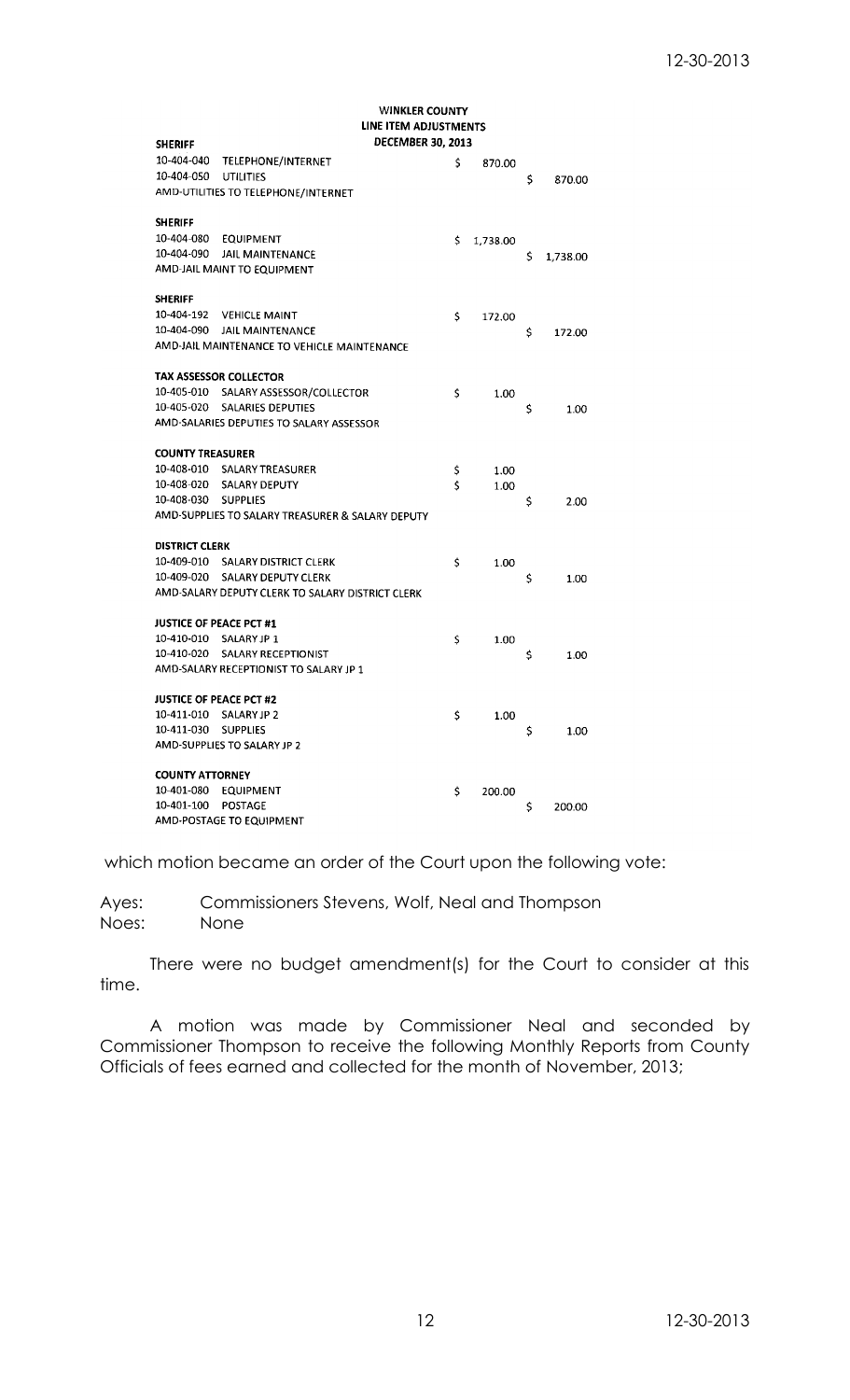MONTHLY REPORTS

| For the Month of                                                        |                              |                                 |        |  |  |  |  |  |
|-------------------------------------------------------------------------|------------------------------|---------------------------------|--------|--|--|--|--|--|
| ብር ዛ<br>Taliaferre, Co Attorney Pee 150.0                               | _ Hot Check_________________ | Date<br>Received<br>$12 - 10 -$ | Amount |  |  |  |  |  |
| Bonnie Leck, County Judge                                               |                              |                                 |        |  |  |  |  |  |
| -0<br>Patti Franks, Tax Assessor ______ +0Y                             | <u>and</u> and the state     | $12 - 16 - 13$                  | JZH    |  |  |  |  |  |
|                                                                         |                              |                                 |        |  |  |  |  |  |
|                                                                         |                              |                                 |        |  |  |  |  |  |
|                                                                         |                              |                                 |        |  |  |  |  |  |
|                                                                         |                              |                                 |        |  |  |  |  |  |
|                                                                         |                              |                                 |        |  |  |  |  |  |
|                                                                         |                              |                                 |        |  |  |  |  |  |
|                                                                         |                              |                                 |        |  |  |  |  |  |
|                                                                         |                              |                                 |        |  |  |  |  |  |
| Randy Neal, Commissioner Precinct #3<br>Annual Commissioner Precinct #3 |                              |                                 |        |  |  |  |  |  |
|                                                                         |                              |                                 |        |  |  |  |  |  |
|                                                                         |                              |                                 |        |  |  |  |  |  |
|                                                                         |                              |                                 |        |  |  |  |  |  |
| Lee Wilson, Constable Pct # 2_______________                            |                              |                                 |        |  |  |  |  |  |
| Richard Crow, Constable Pct #1_____                                     |                              | $12 - 10 - 13$                  |        |  |  |  |  |  |

which motion became an order of the Court upon the following vote:

Ayes: Commissioners Stevens, Wolf, Neal and Thompson Noes: None

A motion was made by Commissioner Neal and seconded by Commissioner Thompson to examine and approve bills over \$500.00 and place in line for payment; which motion became an order of the Court upon the following vote:

Ayes: Commissioners Stevens, Wolf, Neal and Thompson Noes: None

A motion was made by Commissioner Neal and seconded by Commissioner Thompson to approve claims against the County and pay as per list of vouchers submitted; which motion became an order of the Court upon the following vote:

Ayes: Commissioners Stevens, Wolf, Neal and Thompson Noes: None

A motion was made by Commissioner Thompson and seconded by Commissioner Neal to adjourn the meeting; which motion became an order of the Court upon the following vote:

Ayes: Commissioners Stevens, Wolf, Neal and Thompson Noes: None